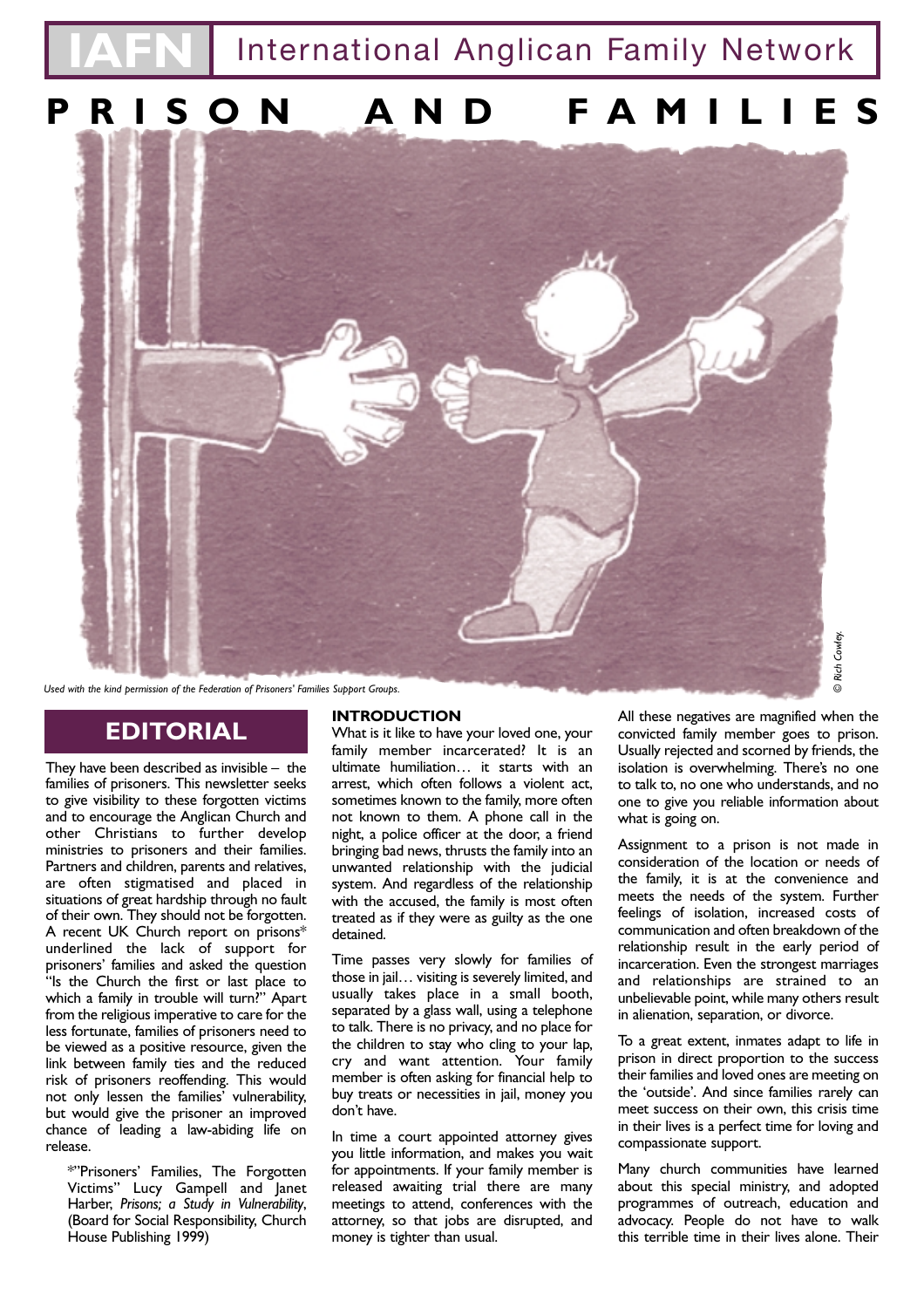needs are many: their coping skills inadequate, their finances in disarray, and friendships broken, yet they can and do respond to an out-reach which does not judge them, which provides help for their basic needs, and gives information (particularly about the prison and its many regulations) and support.

Across the world, desperate families are throwing food to loved ones over the fence of the prison (and risking their own freedom in the process), rocking crying children to sleep when they can't understand what happened to Daddy, and coping with angry youth, who often end up incarcerated themselves because there was no one there to help.

In Matthew's Gospel, our Lord commanded us to 'visit those in prison' and indeed while we visit them, we must also reach out to their families.

#### **Practical Help: Symon of Cyrene Society**

Matthew House of Hospitality and the Family Bus Service are two of the outreach programmes of the Simon of Cyrene Society, based in Monroe, Washington. The Society is dedicated to serving the families, friends and loved ones of those incarcerated, primarily in Washington State. The House offers childcare in the afternoons during visiting hours at the four Corrections facilities nearby. There is a clothing closet for women and children, an emergency food pantry and the progamme also offers short-term overnight accommodation for visitors travelling a distance to visit.

In this picture, the young son of a prisoner plays in the Matthew House playroom while his mother visits Dad in prison.



## **SOUTH AFRICA**

Within the Cape Diocese we have about thirty prisons and very few Anglicans ministering within them. This I believe to be a legacy of our Apartheid history, when access to ministry was hampered by the enmity existing between State and Church. This situation has now improved and we are in the process of addressing the lack of ministry.

There is still much to be done. Many prisoners do not receive any visitors. The number of visits allowed depends upon their status as prisoner, with some being only allowed non-contact visits. One of the reasons for the lack of visitation is the cost of transport and the distances that family members have to travel. We are hoping to be able to encourage parishioners to visit the prisons within their parish and to write letters as another form of ministry, as prisoners seldom receive any mail.

It is certainly true that when a prisoner is sentenced the entire family is punished financially, socially and emotionally. We often have a crowded room, rows of benches and with the noise level so high you cannot have a decent conversation. Here too is another opportunity, as volunteers could be available during visiting time to minister to the children and the partners, who often need a hug or a shoulder to cry on.

Only prisoners of a certain status are allowed to attend the funeral of a family member. When possible I have tried to organise a memorial service at the prison



with permission to invite a few of the family. Such permission depends entirely upon the grace of the Head of the prison section. I would like to see this become a prisoner's 'right' rather than a 'privilege'.

There is still so much to done. We, as a church, need to set up a network of structures for ministry within the prisons and for the care of the families. Please pray that the Lord will raise up willing

workers to be a blessing of reconciliation, to bind up the broken-hearted, and set the captive free.

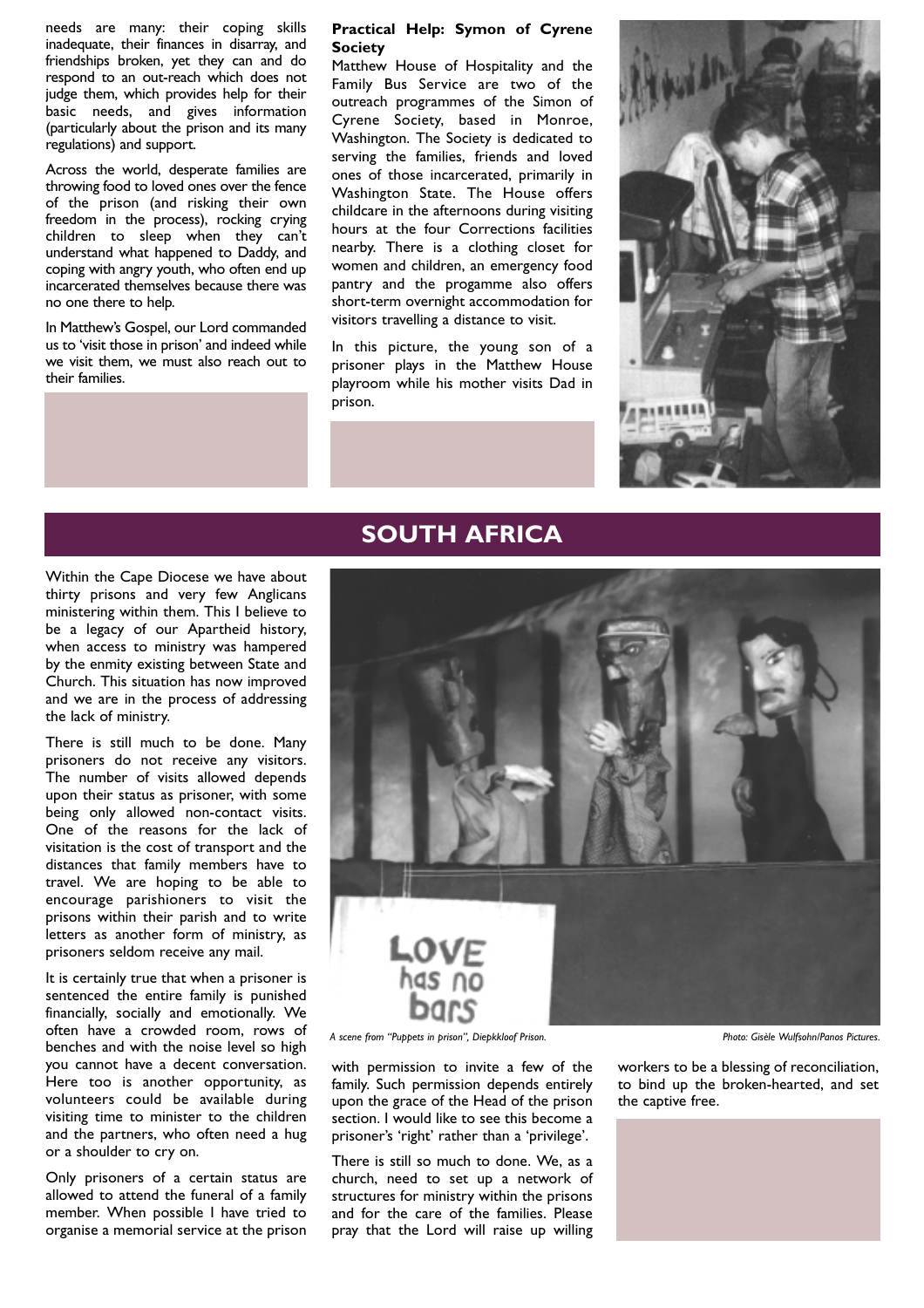## **NIGERIA ZAMBIA**

The Mothers' Union of Bassa Archdeaconry, who have been assigned the prison ministry in the Diocese, visited prison formations to preach the gospel and to present gifts to the inmates. Many inmates gave their lives to Jesus Christ. The Diocesan prison chaplain visits regularly for follow-up, counselling, preaching and prayers.

Most of the inmates have lost contact with their families as many gave fictitious names to the enforcement agencies at the time of their arrest, thinking that their names would be protected. Some families have blatantly refused to have contact with the inmates because of the disgrace their crimes and detention had brought on them. The Church has been doing a lot to reconcile both parties and, with these efforts, some families have access to their relations in detention.

Nigerian prisons enjoy very bad social stigma. The word "prisoner" in popular consciousness is often interpreted by even the enlightened man as crime, violence, brutality. Nigeria, like some African countries, is currently experiencing a wave of intense and disturbing political, economic and sociocultural crises. These problems have been translated into increased psychological phenomena, crime and violence. There is drug abuse, corruption, armed robbery, ritual killings. I believe that these are not merely symptoms of environmental shock and mal-adaptation but signs of end time which calls for spiritual therapy. The situation is made worse by the slow pace of justice in our courts and the congestion in prisons. Also of importance is the poor funding, malnutrition, insufficient medical care and lack of basic data to sensitise and enable all concerned to resonate in sympathy with the prison conditions.

The Anglican Communion should realise the enormity of the Church's responsibility for helping such families by organising courses and lectures and providing funds and materials. The Church should induce and assist the Government to increase the feeding allowance for inmates, improving health care facilities and water provision. Human Rights Committees should be formed to promote human dignity, justice, enlightenment and enforcement of the inalienable rights of the human being. The Church should ensure that elements of restorative justice are institutionalised within the criminal justice system of developing countries.

What started as the burden of one prisoner and his family has grown into a Christian movement. After being discharged, a prisoner went back regularly to share God's word and encourage the friends he had left in prison. Over a period of time, Christian friends from local churches joined him in reaching the prisoners with the word of God and caring for prisoners and exprisoners. The group grew and with God's help, the **Prison Fellowship of Zambia**, which is a registered Society with the government of Zambia, was born. This Society is aware that many churches and priests have been endeavouring to reach the prisons with the word of God. Its work is to encourage them to work together. Its three-fold mission aims are:

1. To proclaim the Good News, make disciples and build up the church of Jesus Christ among prisoners.

2. To exhort and assist local churches in ministry to prisoners, ex-prisoners and their families.

3. To work for a just and effective criminal justice system.

#### **Kabwe Prison.**

Kabwe is 140 km north of the Capital City, Lusaka. It used to be a mining town but the mines closed down, leaving threequarters of 143, 000 people unemployed.

The prison has about 1000 prisoners, most of them on death row, some serving between 20–30 years, and others life imprisonment. My involvement in prison work came about when I was doing my normal pastoral visit in the Archdeaconry. I must confess that during my first few visits, I was scared mingling with hardcore criminals, but with God's protection,

I overcome the fear. If anything, I discovered that they were in fact "harmless". They welcomed me with open hands. Their request primarily centred on Bibles, reading materials, radios and medicines. Surprisingly enough, food came last! They were more concerned with spiritual food.

All of them regretted their offences. When they talked about the families they had left behind, I could see in their eyes that they were heart-broken. They were worried about their wives and children; whether the wives had remarried and children were still at school. Most of them asked whether I could visit their families. I have done so and some have reestablished contact. Praise God.

The various churches who visit have formed a united unit of the prisoners for a fellowship where Bible study and prayers take place. Services of the different denominations are sometimes held. We have an organisation known as Theological Education by Extension in Zambia (TEEZ) which provides free reading materials for Bible studies, teaching, counselling and workshops. Those prisoners who can make it are encouraged to study these.

I have now moved, but I still visit the prison once a month. Scriptures such as Matthew 25: 31–46, Luke 4: 18–19, Isaiah 42: 1–3, keep my heart for these inmates, rejects of society. Though they are separated from their families, they need assurance that God is working and is looking after their families, for He is in control.



*Common Room ofl Women's Prison, Uganda. Photo: M. Scott-Joynt.*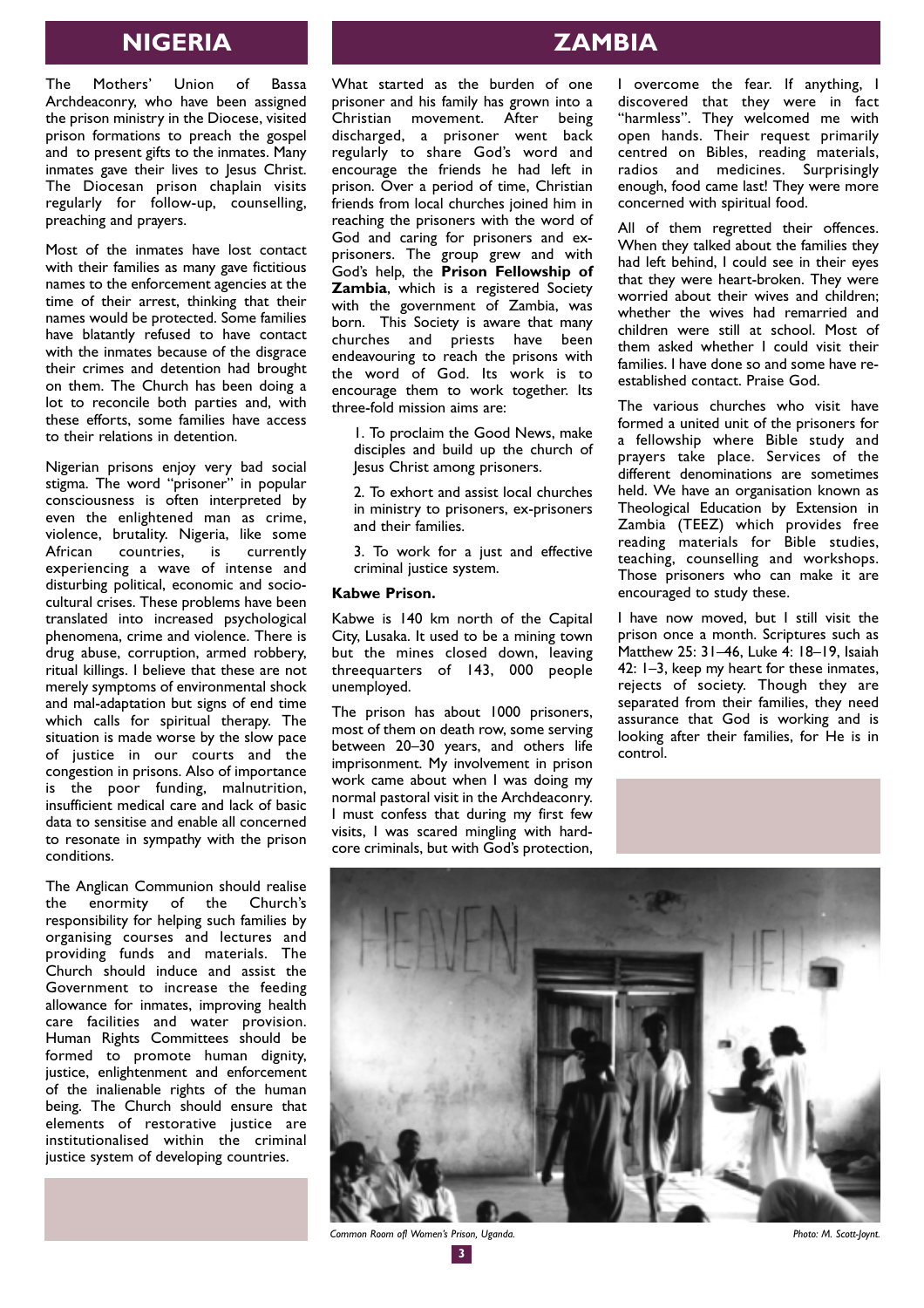If the father of a family is imprisoned, the whole family suffers because he is the head of the house and the breadwinner. Therefore at such a situation the wife does not remember what is to be done. For example:

● children miss their father and cannot go to school properly because of the school fees, uniforms etc;

● family cannot get basic needs of food, clothing and shelter, healthcare or medication.

In the case of the wife being imprisoned, children will lack material love, with no proper care in the family. They go to neighbours for help, they become workers in the home. For example, the elder children take the responsibility of the mother. Cases of pregnancy are high for the girls and the dropping out of school for boys to look after the cattle and farm work.

Churches visit the imprisoned and the left and do guidance and counselling. They help in the provision of some basic needs. Most of all prayers are offered to these families. The Church also prepares Youth rallies to educate and encourage the young people through the<br>Brigades. Fathers' Associations Brigades. Fathers' Associations encourage fathers and there are conferences for the mothers to help them bring up good families and to train and teach them on good morals and how they instill this to the family members.





Maula Prison in Lilongwe has over 180 boys aged between 12 and 18. Others are serving prison sentences and have been imprisoned for minor offences like stealing food and fighting. Over-crowding, lack of water and hygienic facilities are putting the health of these children at risk. In many prisons there is evidence of increasing epidemic of scabies, lice and fleas. Many prisoners suffer from infected sores. It has been reported that some prisons have frequent suffocation of prisoners from overcrowding.

Children and adult prisoners are sometimes tortured and ill-treated in police custody. They are detained in inhuman and degrading conditions. They are mostly denied their right to fair trials and are sometimes unlawfully detained.

In respect of universal human rights, prisoners are human beings and have a right to life, protection, special care and assistance, regardless of race, colour, creed or ethnic origin. The best interest

*Gangrenous feet of prisoners. Photo: Seamus Murphy/Panos Pictures.*

of children in prisons should be the primary consideration. However, for the vast majority of children the reality is not rehabilitation and special care<br>but punishment and tremendous but punishment and marginalisation. When adult prisoners are serving their term of imprisonment, their families suffer greatly. There is no education material and financial support for their families. Their wealth and assets are destroyed by relatives.

St Mary's Anglican Church would like to establish a charitable institution for the welfare of prisoners. The main objective of the institution will be to provide personal and medical care, literacy, family management and leadership skills. We are soliciting funds for the commencement of the proposed project.



During the current war, thousands of people have been executed or have disappeared. The war has created a catastrophe of immense human cost as all parties flagrantly violate human rights and the humanitarian laws and principles governing armed conflict.

Many untried prisoners are in custody on remand, since imprisonment is used as a punishment alongside death, banishment and confiscation of property. This truly happens in the urban centres of both the northern and southern Sudan. Since 1989, Amnesty International has learned the names of political prisoners, but more remain unknown, including students, trade unionists, journalists, women. For

## **SUDAN**

many, it is not known exactly where they are held, even their families are not told where they are or which authority is holding them.

The Church's role is reconciliation and reconstruction. We are to remember those in prison as if we were their fellow prisoners and visit them with encouragement and hope.

In April 1998, my father, the late Bishop Daniel Zindo, his chaplain, my sister and her three children plus our driver and six others were detained in the Central Africa Republic on our way to visit a refugee camp. The allegation was that we had disobeyed the immigration rule which, in that African nation, says that, as a foreigner, you must report in every police station throughout your journey. We were ignorant of this, but had reported at the port of entry, and understood that in a democratic country, this meant you were free to travel. During our days of detention, we spent three days fasting and praying and were then set free with all our belongings which had been confiscated. Praise God.

## **KENYA MALAWI**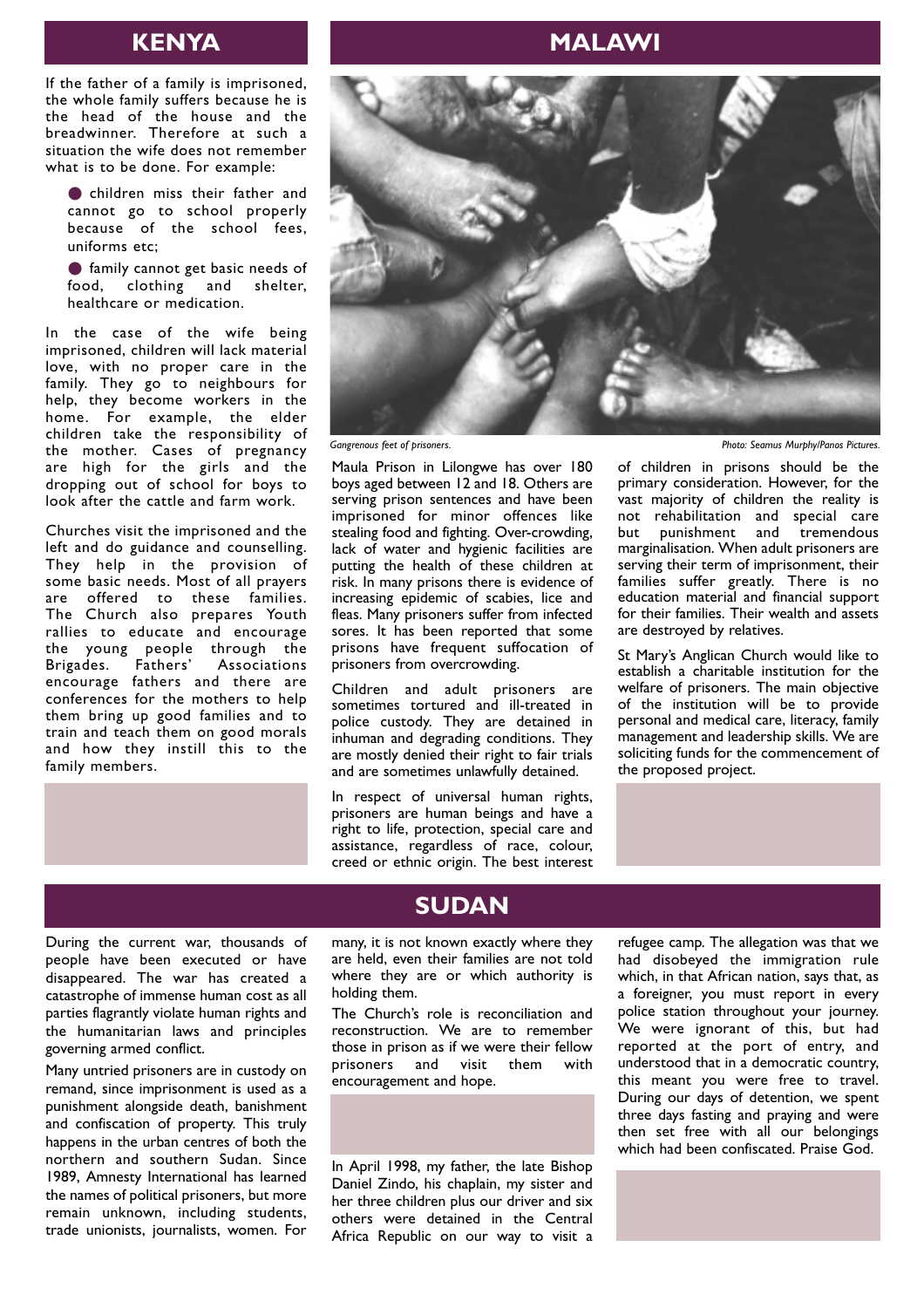After much planning, the Accra Diocese Mothers' Union now visit a female prison in Accra. It all started several years ago when a member, employed in the Prison Service, suggested during a discussion how the Union could explore the possibility of a visit to the female prisoners to interact and have fellowship with them, to raise their morale and to bring them some hope of a better life for the future. At a set time the members arrive with items like bread, toiletries, fruits and used clothing (not worn out). These have recently been added as they have been found useful for those whose relations are not in a position to provide them when needed. As part of the preparation, the items are distributed among Branches in the Diocese to ensure a fair quantity of each item in the package that is sent.

The programme starts with prayers and Bible passages in which the inmates participate, all joining in sharing the word of God and using situations in life to be avoided if we are to follow in Christ's footsteps. We lay emphasis on the fact that Christ, by his death on the cross, blotted out our sins and invites us to follow him and make a fresh start. The air becomes tense as some break down and start crying with remorse for the situation in which they now find themselves. At this point those who wish to pour out their hearts are encouraged to do so and to let off steam. Then there is singing Gospel songs with clapping and dancing. Finally, the Diocesan President makes a presentation of the items to the Chief Officer of the prison, who expresses the appreciation of the inmates for the gifts and especially for the warm fellowship shared with them.

## **GHANA UGANDA**



Consider a situation whereby someone is put in prison over a simple theft of matooka (banana) – a staple food here. He/she is father/mother to over eight children with six other family dependents in the Government prison where he/she is kept. He/she is considered a liability as he/she stretches the National Budget, being fed daily. The Government would opt to use the funds on maintaining a thief on other national issues. There are many people in prison – one cell has 700 inmates.

In prison, some develop extra bad habits, becoming core criminals. As poverty bites more, some people who are put in prison, especially first offenders, tend to like staying longer in prison as here they get food and security.

Prisoners in need of help, Masaka. **Photo: Buddu Social Development Association.** 

Prisoners' families have no help at all. It is this situation which Buddu Social Development Association strives to transform. Living in a remote area of Buddu, we lack many of the needed items to sustain our voluntary efforts. We would be glad to link up with any Christian Anglican organisations to help us with some basic needs ie clothing, blankets, gospel materials and some minimal support funds to help with treatment of prisoners' children and provide school fees. This will surely give some extra joy to the family of an imprisoned member.

Oftentimes, images of Palestinian political prisoners focus exclusively on either their campaign for release from Israeli jails or public demonstrations promoting this end. Too often ignored are the effects this incarceration inflicts upon the prisoners' families. For every prisoner, there is a wife, husband, father, mother, or children, who bear the consequences of their loved one's detention, torture, and eventual reentrance into an unfamiliar world. But these effects do not end with psychological trauma and adjustment; these families become prisoners themselves, chained to their homes and towns by Israeli security measures.

As Khaled Bitrawi, Director of the Mandela<br>Institute for Political Prisoners **Prisoners** in Ramallah, notes, the prisoner's reintegration into society and into his/her own family structure is a difficult transition, resulting from psychological and physical

## **PALESTINE**

trauma. He or she is accustomed to an institutionalised life, expectant of daily, systematic violence and removed from regular family interaction. Cultural norms regarding emotional expression among ex prisoners (predominantly men) often hinder the prisoners' involvement in counselling and psychiatric programmes. The prisoner's family unit may be functioning differently, as the mother has assumed greater responsibility and authority during the husband's incarceration. Again, cultural norms regarding paternal/maternal roles may generate feelings of inadequacy and bitterness in the returning prisoner.

The prisoner's dehumanisation is a singular tragedy, and yet what is generally left unaccounted for is the collective punishment imposed upon the prisoner's family by the Israeli authorities, before, during and after his/her confinement. The

family's prison sentence may involve the demolition or sealing off of their home. They may also be discriminated against when applying for family reunification. In the case of Khaled Bitrawi, following his release, Israeli officials refused for ten years to grant family reunification to his wife, and his children were long refused residency rights. The entire family is punished for the alleged actions of one of its members.

**Sabeel Ecumenical Liberation Theology Centre** prays for Palestinian and Arab prisoners who continue to languish in Israeli jails, as well as all political prisoners world wide suffering from abuse and inhumanity.

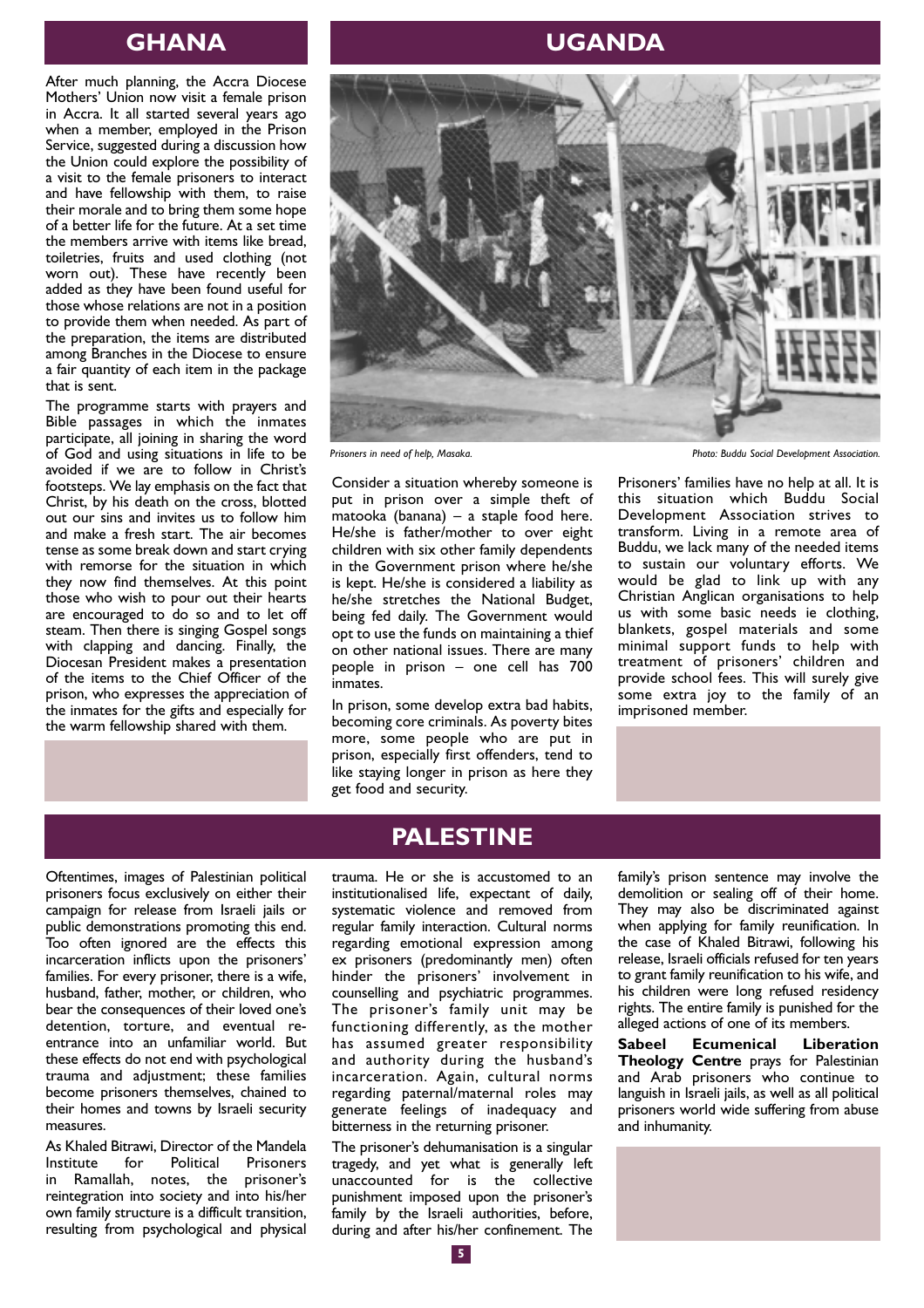## **DOMINICAN REPUBLIC**



Louis was at home when four thieves broke into his house and threatened him with machetes. He chased them out of his home with his own machete and they were all arrested by the police. The four Dominicans were released and Louis was detained in prison without trial and no date for release.

Louis, a migrant Haitian worker, lived with his family in the Dominican Republic. His story was told by a delegation of British and Irish churches who went to the country and visited the prisons where Christian Aid partner CODIHA (the Committee for the Defence of Haitian Rights) works with Haitians and Dominico-Haitians.

The international community knows little of the plight of many Haitians and Dominico-Haitians living in the Dominican Republic and in particular of those, like Louis, who end up in Dominican jails. The Dominican Republic is famous for white stretches of sandy beach and blue skies. Very few tourists will see the reality of racism and racial issues which are so deeply embedded in the country's economic, social and political structures.

The context of racism in the Dominican Republic is crucial to an understanding of the situation faced by Haitians in prison. Socio-economic conditions in Haiti fuel the migration of Haitians across the border to find work on the sugar cane plantations or in the construction industry. Many settle in the Dominican Republic and it is estimated that 500,000 Dominico-Haitians and Haitians live there.

Whilst it would be unjust to accuse all Dominicans of racist attitudes, a large percentage consider race to be an

important issue. Dozens of different racial groups are used to designate every shade of skin colour and many Dominicans will go to great lengths to deny their own African heritage. Everything Haitian, and associated with African identity, is viewed with disdain. This sentiment, combined with an irrational fear that Haitians pose a Dominican sovereignty, and a belief that they bring AIDS and malaria and devious religious practices to the country, finds expression in racist attitudes towards Haitian and<br>Dominico-Haitian immigrants and Dominico-Haitian settlers.

Against this backdrop, Louis' experience starts to make sense. With judges who do not consider Haitian prisoners as priority cases and without any legal representation or communication with the outside world, detainees can wait for years before having court hearings. Over half of the Haitian prisoners whom the church delegation met had never gone through any legal process. Many had never seen a lawyer nor knew what they were charged with.

CODIHA represents these forgotten prisoners in the courts of law; reduces the possibility of sentences based on discriminatory and/or false accusations; speeds up the hearing process which fixes sentences for crimes committed; and, when necessary, pays the judicial fee for their acquittal. In this way they have helped hundreds of Haitians and Dominico-Haitians who would otherwise be left in the prisons without hope of ever being released.

## **HONG KONG**

One of the greatest punishments that can be inflicted on a person is to separate them from their loved ones. In many parts of the world, the prison system is criticised as being too comfortable for the prisoners. Many people want those who are in prison to be "properly" punished and deprived of any comfort for their term of sentence. What these critics of the system do not realise is that even with soft chairs, beds with mattresses and colour television, most prisoners are deeply unhappy because they are taken away from their family and their community. In this sense also there is double punishment inflicted on the inmates, because not only are they separated from their families, but their families are separated from them.

When I asked a group of prisoners in one of the institutions that I visit here in Hong Kong, what the impact of their prison sentence was on their families, one Nigerian inmate replied that it forced his family into destitution. This highlights the fact that many adult males who are incarcerated are the major breadwinners. In countries where there is little or no social security provided by the Government, such as in Hong Kong, family members are forced to find employment even when old or in poor health or with young children to care for.

Social stigma is also a major concern not only for the prisoners themselves, when they are released, but also for their families. Hong Kong is a society which has a very low regard for prisoners, and little consideration is given to the circumstances which lead people to commit crimes. A double social stigma is attached here because most prison inmates are members of triad organisations which are also deeply frowned upon by the wider community. As a result, many prisoners are disowned by their families who fear that if others know that they have a family member in prison they too will be forced to become social outcasts.

There is also often a serious time lag in relation to family news. Several prisoners have found out about the death of loved ones long after the event. This adds further to the grief experienced by the prisoner who commonly suffer from guilt in relation to their family, particularly parents, for the suffering they have caused them.

Separation, I believe, is the greatest punishment that is inflicted on inmates. Regardless of how comfortable a prison might appear, it still causes painful separations for both inmates and their family members.

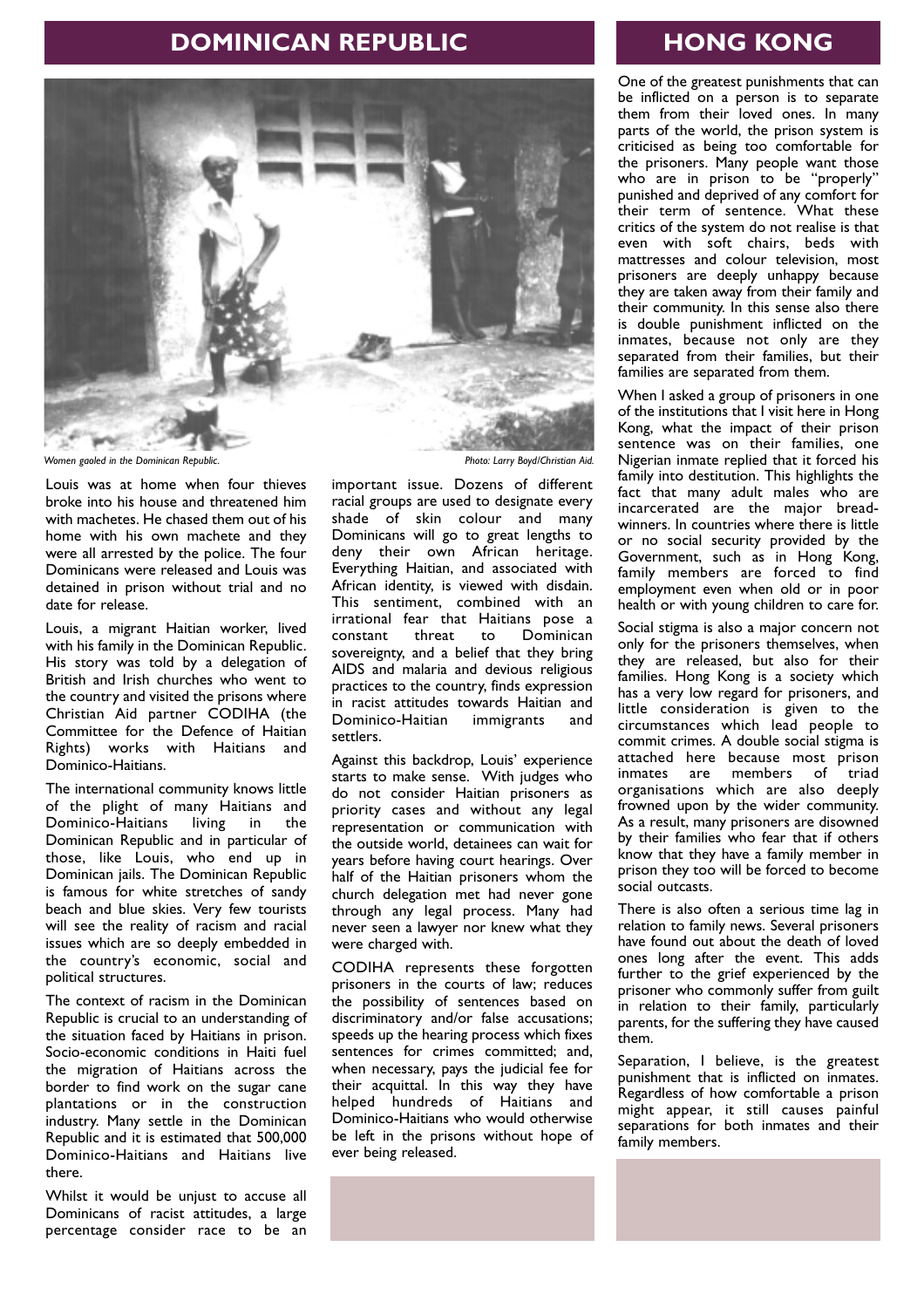## **PAKISTAN**



*Eating oranges in the cold weather, girls' hostel, Sialkot.*

At our girls' hostel in Sialkot, Pakistan we have different experiences of prisons and families. Here are some examples of able students who were not able to continue<br>their studies because of the because of the imprisonment of a member of their family.

Zabida's father worked in the Middle East. He sent generous money to her mother and grandmother with whom the family stayed while he was away. But tricked by someone, or for some reason the truth of which may never be known to the family, he was thrown into jail, with no trial, no defence and no plea. Remittances stopped coming. Mother and grandmother did menial and despised cleaning jobs and gleaned the wheat fields to keep the children fed. Zabida was clever at school but could attend only with increasing difficulty. She came to the hostel, studied hard and passed her Matriculation examination. She was ready to go into nursing. Then came what for her was the biggest gift and success. Her father returned to them, a free man again. He looked surprisingly prosperous for one who had languished in jail, had gold fillings in his teeth and was of normal weight. His mother, wife and daughter were all just skin and bone. Rejoicing in the family kept them from thinking about Zabida, so she missed the chance of getting into training. They just could not get around to making any effort on her behalf and did not let anyone else do so either. The head of the family is present so no one else can make decisions. Zabida was better off when her father was in prison, in spite of all the deprivation the family suffered, because

they all worked to overcome the hardships and to help the children get on. Now she is frustrated, cannot go for training for further studies, because her father is there and is not interested.

Olga was in the hostel for High Schools, as there was no school near her home. She sat her Matric and was on holiday at home awaiting the result. It came to the school and she had passed. But she did not come to find out. We made enquiries and found that the whole family had disappeared from the village. Olga's father and some of his brothers and nephews had been thrown into jail on charges under the Blasphemy Act. The rest of the family had had to leave the village and were in hiding and constantly moving. Two months later, a relative came and took her result. But she had not been able to return here to study. She and her family are in hiding, on the run from iniustice.

What does prison mean to families? Separation; deprivation; overcompensation and its dangers; the challenge to overcome and survive anyway. The Church has supported the girls as far as the situation has allowed. But the girls will continue to suffer because their advancement has a low priority when the family is in distress. Such cases are to be found all over the country, in increasing numbers, and the sufferers are the children, the next generation of the Church.

### **AUSTRALIA**

MU Australia have always shown a keen interest in the work of our prison chaplains, supporting them financially, but recently we were asked to extend this help by providing one-to-one support to a young mother and her children. She never had any visitors as her family live overseas and her husband was also in prison. The children hardly ever saw any other children except those occasionally visiting the jail at weekends.

One MU member, who had experience of working with children at risk, took up the challenge. She visited monthly, but during the week, to make the mother feel special and so quality time could be given to the children. The value of special one-to-one relationships like this cannot be measured. At first, the mother was wary of help but she loved her children dearly and wanted the best for them. But she was too depressed to find the energy to play and stimulate them, and had become aggressive when others had offered suggestions on her parenting. The TV had often become the major carer. Slowly, and with a lot of laughter, she learned to have more confidence in herself. She read to the children more, they sat down and ate together and with much perseverance finally found a part-time place for them in a pre-school outside the jail where they could mix with other children. They were extremely shy at first and so intimidated would not even eat with the other children, but slowly blossomed. She even used this free time to complete the dreaded parenting course. Her confidence grew as she saw the benefits to her children.

With lots of positive input and consistency, a firm bond had formed between her and her mentor. As she prepares for her release, she still has many fears and uncertainties for the future, not the least being her relationship with her husband who now is almost a stranger. But she has grown so much, being prepared to listen and work difficulties through without expecting immediate solutions.

Life is very hard for women with children in the prison system. They have to be careful of every word they say or thing they do in the care of their children and are very wary about sharing their deepest concerns for fear it will get back to the authorities and they will be seen as a bad mother. Often because of their past they feel they are bad mothers and the pressure to continually prove themselves leads to self-doubt and .<br>depression.

Having someone who believes in them, loves them unconditionally and affirms the good things they do can make a world of difference. Just quietly trying to show them Christ's love by being consistent and faithful in visiting alongside them often "sets them free" before their prison term is finished.

Article from MU Sydney.

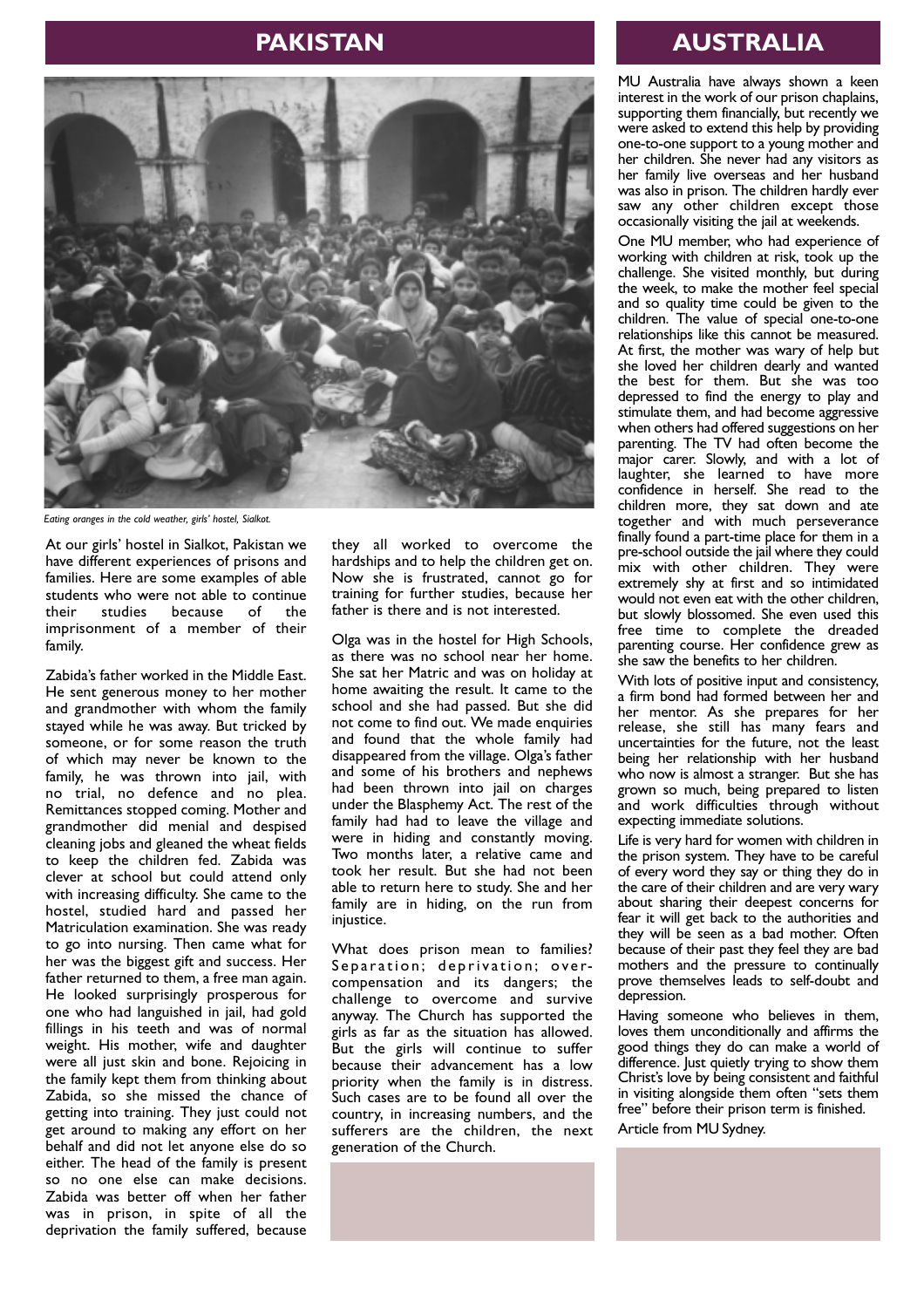## **INDIA**

When Ramar was 12 years old his uncle was sent to jail for killing Ramar's father over a property dispute. They were hard times for the Ramar's mother and brothers; they eked out a living on the land and the boys were not sent to school. When the uncle was released, he persecuted Ramar and his brothers, seeing them as the cause of his imprisonment. They decided they could not live like this and killed their uncle. Caught and sentenced for life, they had to sell most of their properties to pay the court fee. The High Court eventually confirmed the sentence and they are now in Central Iail Madurai.

Ramar is now 48 years old. He has five daughters and one son. The family suffers from lack of protection as there are five girls. Two of them have been forcibly married and another is a coolie. Ramar feels very sorry for his past deed which now has brought his family to a pitiable condition. He was employing at least ten people in the past to work in the field. Now his family waits for the next meal. Though he feels happy that he will be released in ten and a half years for his good conduct, he is terrified about his future. He does not have the strength he had to work, he fears whether a "lifer" could find a job. His relatives did not help his family when he was in jail. How come they would help him on his release?

#### **Tamil Nadu Theological Seminary Ministry to Prisoners**

Ramar is just one example of a prisoner and his family helped by the Seminary.

Among many other activities, this Ministry seeks to take children of prisoners away to boarding homes. Then they face the hostile environment and ostracisation only during vacations. Help is given where possible to wives, bereft of



children.

*The ordaination of the repentant murderer.*

their husbands' earnings, with small selfemployment schemes such as the purchase of a wet rice grinder to produce flour, or of a sewing machine.

Once a year, a family reunion for parole prisoners is held. Recently, some 25 families spent a whole weekend in the seminary having fun, some Gospel input and discussions over problems faced.

#### **Karimnagar**

One important story is that of a murderer, who with help from the Bishop of Karimnagar, changed into a follower of God. Jailed in 1983 for killing atrocities, this man, a member of a militant group, was sentenced to the gallows, with this being changed to life imprisonment. In

## **URUGUAY**

In Uruguay, there are about 4000 citizens behind bars at any one time. Of these about 100 are women and they are kept in a separate prison in Montevideo. Children up to the age of eight may live with their mothers in prison at night. In the day, they go to day-care centres. The mothers, many of whom work outside prison and return at night, have the right to buy beds and fabrics and make their cells as homely as possible. There are programmes so the mothers can learn about childcare, to sew and cook and how to operate computers – tasks that can optimise the lives of their offspring.

My work is in the largest men's prison (1900 men squeezed into a space built for 1000). Most of the prisoners are between the ages of 18 and 25. The longest sentence, for multiple homicide, is 30

years. So all know they are going to get out eventually. Although the facilities are poor, the food atrocious, and there is very little opportunity to work or continue education, there is something much more humane than in some other prison systems. Families and friends are allowed to visit up to four days a week. None of the prisoners wear uniforms. They rely on their families to bring them clothing and also nourishing food. Then they pull up chairs to crude concrete tables covered in wool blankets and share meals together in the patio outdoors or in the various visiting salons. Guards don't stand around with rifles and mean looks watching everything.

However six months ago there was a terrible riot where four public defenders were taken hostage and ten guards were injured. Since then, none of the social workers or other officials will risk going into the cell blocks. So I am sort of a freak because I go behind bars to be with "mis muchachos." I trust them and they trust me. God sends me there, what else can I do? The guys know I am there for them.

1995, he was miraculously set free for good behaviour. During his 12 years rigorous imprisonment, he repented of atrocities and accepted Jesus Christ with total dedication to His service. The Bishop, seeing his dedication, deputed him for pastor's training at Andhra Christian Theological College, Secunderabad. His wife and relatives have also accepted Jesus Christ as their personal saviour. Now he is undergoing pastor's training along with his wife and

In October 1999, he was ordained as a deacon by the Bishop in a special service. Let all us pray for his successful ministry.

About four times a year, I am allowed to sponsor special programmes or "fiestas " for the children and families of prisoners. Toys are purchased and balloons and we've even been able to have soda pop and hot dogs. Dull walls are painted with cartoon characters by the prisoners. So much artistic talent is wasted behind bars. There is music, Uruguayan style (lots of drums, no melody) and a general uplift of spirit that one doesn't see in other prisons. Only the wire fences remind us we are locked in. I take photographs of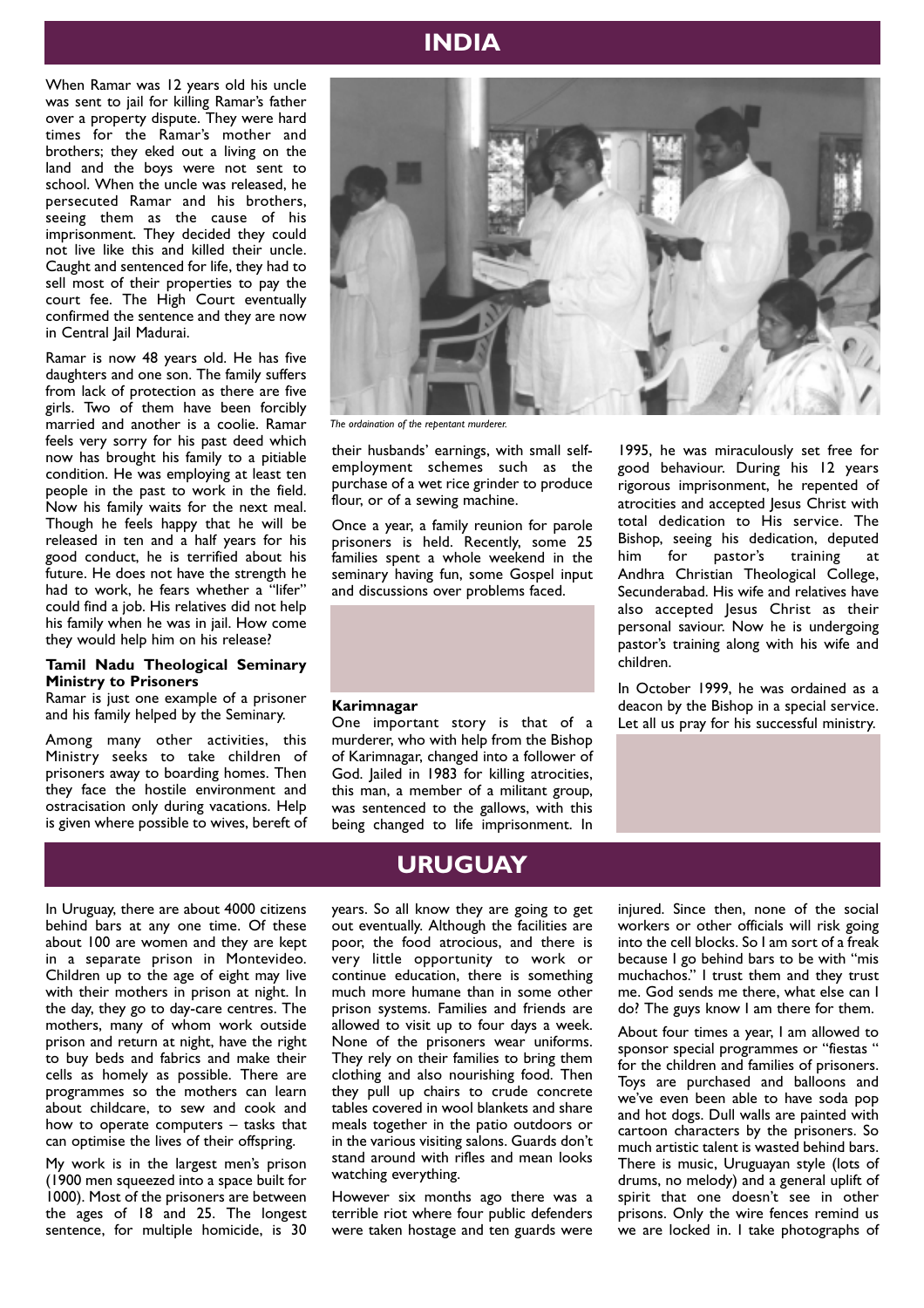

*Prisoners from the Theatre Group with authoress Mercedes Reia and Revd. Audrey.*

the families and give them copies for the prisoner and his family.

For Mother's Day this year, a group of 20 prisoners in the minimum security cellblock organised a production of a major Uruguayan play. It was one of the most exciting moments because men who never crossed a stage found an ability to act within. This first time event has received incredible coverage by the news media, and now these men have a chance to continue in the acting field. The authorities have been very generous in allowing the press to come see the production. Now a play for children

written by one of the older prisoners is in preparation for Dia de Ninos in August.

When I return home after visiting the prison, my notebook is full of mothers to call. I call many girlfriends when relationships have been ruptured and try to encourage them to give the guy another chance. It's not easy for the poor families to afford the buses to Com.Car. several times a week. It takes hours to get there because it is at the farthest edge of the city.

Most important is the fantastic relationship I have been allowed to have

## **CANADA**

reconciliation after an episode of family violence, but unable to do so because of court orders forbidding association

● a gaol sentence causing a married man to lose his job and depriving his family of his financial support, thus forcing them from their home and into welfare.

If the Jubilee vision calls for freedom and reconciliation, it is certainly hard to find in these stories.

How can the criminal justice system become more family-centred? In the **short-term** we need to develop community-based alternatives to community-based alternatives to incarceration such as:

● **Restorative justice** approaches that work towards restoring right relationships among people. Examples include victim-offender reconciliation programmes, family conferencing and meaningful community service orders.

● Expanding innovative new treat**ment approaches** such as multisystemic family therapies.

● Vigorous and **early intervention** in situations of domestic violence with referrals to helpers trained to defuse anger and effect more amicable solutions.

Over **the long-term** we need to

with the prison warden and his staff. Because of them, I am able to be like family to the boys. I try to find them jobs when they are finally freed, and let them know we have a special place they can always go for encouragement, that is in our cathedral, or for a meal in our longrunning soup kitchen.

My main concern is for the boys who have no families, and consequently no where to go. Most were ragamuffins on the streets and have no habit of work. By whatever method, I hope to raise enough funds and interest to set up a "halfway house" where prisoners with no place to go can live once they are free. There is no parole system. There is no follow-up by social workers. Once they are out, they are out. With a halfway house, they would have a place to sleep, eat and get their act together for a few months until they can find a job. In this economically tough nation where there is a disastrous lack of jobs of any sort and a lack of interest in the population and most churches to improve life for the poor, I feel I bang my head against a concrete wall. But one of these days someone will listen and hopefully another heart will open. I count on God to do that.



advocate for biblical justice amongst us:

- affordable housing
- a just distribution of goods and resources in our societies
- work that is fairly compensated
- family-centred social policies such
- as maternity benefits and affordable day-care

Finally, a true visionary approach growing out of the Jubilee vision would call for an amnesty for prisoners and prison abolition.



Just over thirteen years ago, I entered a Canadian prison for the first time. Young and wide-eyed, a first year University student, I had no way of knowing the Institution would become my second home. Three years later, I married my husband – a man doing a life sentence for a murder he did not commit. The next six years were full of loneliness, isolation and emotional stress. As difficult as this experience was, there were many things I did not have to cope with; the arrest, the trial, the public condemnation, the loss of children's fathers and the responsibility of picking up the pieces and carrying on.

You shall proclaim liberty throughout the land to all its inhabitants… it shall be a jubilee year for you… and each of you shall return to your own family (Lev.25.10)

The **Jubilee vision** is first articulated in Leviticus 25. All the children of God are to be freed from prison, poverty and oppression. They are all to be free to return home to their own places and families and to be given the resources to make a fresh start. Jesus comes to fulfil the Jubilee vision. At the beginning of his ministry, he proclaims the year of the Lord's favour and demands freedom for the prisoners so that they can return to their families. (Luke 4)

It is now a time of jubilee and it is fitting that we should look at the implications for our work with prisoners, and especially for their families, in the light of this vision. It is obvious, to those of us who work within the criminal justice system, that often the courts and prisons are devastating to families. A few examples from my experiences of the past year:

 $\bullet$  a nursing mother forcibly separated from her new-born child to go to gaol

● a husband and wife, desperate for

**9**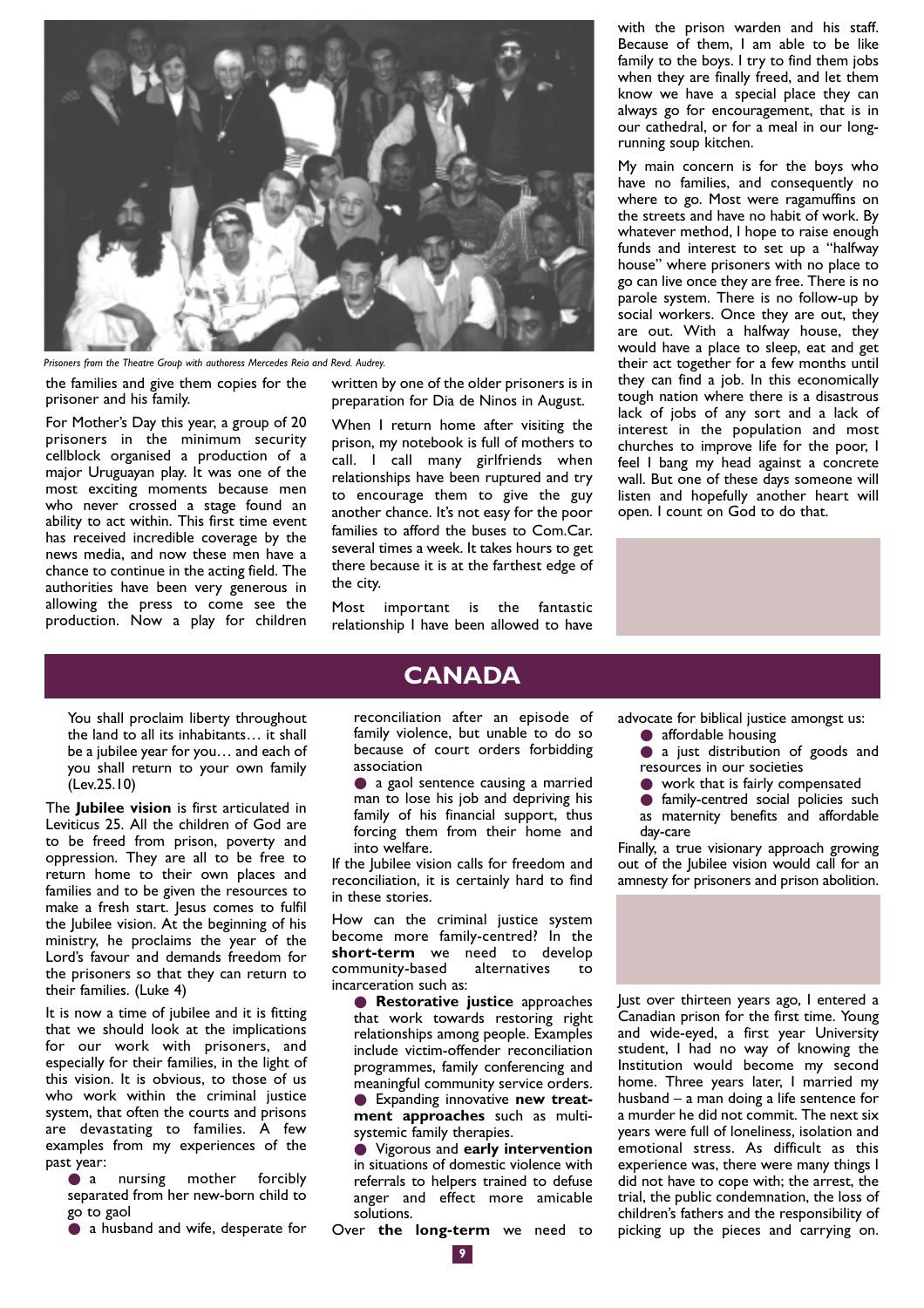I, at least, had been a volunteer, and had some idea of what to expect.

As women supporting a loved one in prison, we are in a unique situation. We tend to take on a nurturing role, even more so than usual, and often neglect to take care of ourselves. We are frequently isolated from our friends, families, coworkers, and society as well as those behind bars.

Eight years later, I found myself at a meeting of women who were in the same situation. Circle of Hope is a group for women who are currently supporting (or have in the past) a loved one in prison. It offers women the opportunity to share their experiences, practical advice, information and resources. The members of the group encourage a spirit of selfcare and self-empowerment in a safe and friendly environment. Sharing their experience, women are able to offer compassionate insight and practical assistance to others with loved ones who are incarcerated. The group offers an opportunity for further volunteer involvement for those who wish to study or work on aspects of advocacy and public education with respect to the Canadian penal system.

Circle of Hope is a programme of lustUs, a spiritually based, non-profit charitable organisation supported in part by the Anglican Diocese of Toronto. JustUs works to eliminate fear and prejudice by creating relationships among inmates, exinmates, their families and the larger community.

By Michele Sauve



Finding a new way to address our criminal justice system is a challenge to our nation. We are watching a terrible spectacle. Hundreds of millions of dollars are being spent to warehouse people. We have all heard the statistics of expenditures on building prisons that outstrip spending on education. Private entrepreneurs are taking advantage of this mushrooming industry. There is money to be made and criminal justice is not just about punishment any more. It is about profits as well.

Jesus says that we are to love one another, even our enemies and those who do us harm. The biblical passage (Matthew 5: 38-9; 43-44) in which Jesus replaces the old law of an eye for an eye with a command of love, goes to the nub of the issue. The standard of our society's response to criminal justice today is in retribution or retributive justice. This approach embraces an eye for an eye. And it leads to the massive expenditure of funds being spent for incarceration without regard for ministries of reconciliation and healing. The new movement, which is about restoration or restorative justice, points us in the direction of love, including those who have done us harm. Make no mistake. That harm is sometimes devastating and tests the human spirit almost beyond its endurance. But it is still our Christian vocation.

What encourages me about restorative justice is that it does not seek to divide the rights of the offender from the rights of the victims. Before, in one scenario, the rights of the victims seemed to be ignored in favour of the offender and, in the other, revenge was sought for the victim. Neither has ever been satisfactory.

In retributive justice, the state punishes the offender on behalf of the people, including the victims. But restorative justice seeks to heal relationships between the offender and the victim and



*Samson breaking his chains. Paper cut, Amity Centre, China.*

with society in general. It does not mean the offender goes unpunished or is less punished than he or she should be. Forgiveness follows justice. But rather the offender is given the chance to make peace with his or her soul through reconciliation with the victim or victims. Nor does restorative justice mean that victims are without compensation. But instead of revenge, they are given the chance to forgive.

I am always dismayed to see some families of a loved one murdered waiting in a kind of tortured hell for the offender to be executed. They seem to believe that revenge, an eye for an eye, will somehow heal them. And it can never really be so. Revenge can feel good, but it is a false salvation. Forgiveness and reconciliation that culminate in healing are the true marks of salvation.

Not all efforts in restorative justice will succeed any more than all relationships, in daily lives succeed. But I do believe that if we are able to move from a criminal justice system that has retribution as its purpose to one that restores relationships, we will be able to see a day when we can put the prison-makers out of business.

(edited address by the Rt Revd Charles

#### **Way Home Programme: Delaware**

This is a programme designed to help exoffenders make a successful transition back into the community. It grew from a Bible study held in a local prison. A priest encouraged a small volunteer group from St Martha's church in Bethany Beach to become interested in prison ministry. They came to realise that help is needed during a person's vulnerable period after release from prison. They organised the **Way Home** programme with the help of the Episcopal Diocese of Delaware and other agencies.

The goal of the programme is to reduce the rate of recidivism and to help those who are participating to become productive members of the community. It provides help with housing, finding jobs, transportation and support services in the community. Community support is built through church and civic organisations as well as through the efforts of concerned individuals who believe in helping others to get a second chance. Everyone benefits. In Delaware some 70% of those released from prison eventually go back for another offence. The approximate cost per prison inmate is \$22,000 per year, not to mention the cost to society. Crime hurts victims and their families, offenders and their families, and society as a whole.

Outreach activities of the programme include:

● **Welcome baskets**. Needs and clothing sizes are determined before the participant is released, and congregations are invited to sign up for different needs and fill the basket. This is a wonderful first sign of forgiveness and reconciliation on the part of the community,

● **Mentors.** Many of our participants are men aged 30 to 40 who have never had a supportive male role model in their lives. Mentors are needed!

● **Literacy volunteers.** Reading problems are common in a prison setting. Volunteers can help participants acquire literacy skills, making a real difference to their lives. ● **Bible Study** in the Chapel at the Sussex Correctional Institution. An ecumenical group enjoys a monthly clergy and lay-led study in the prison.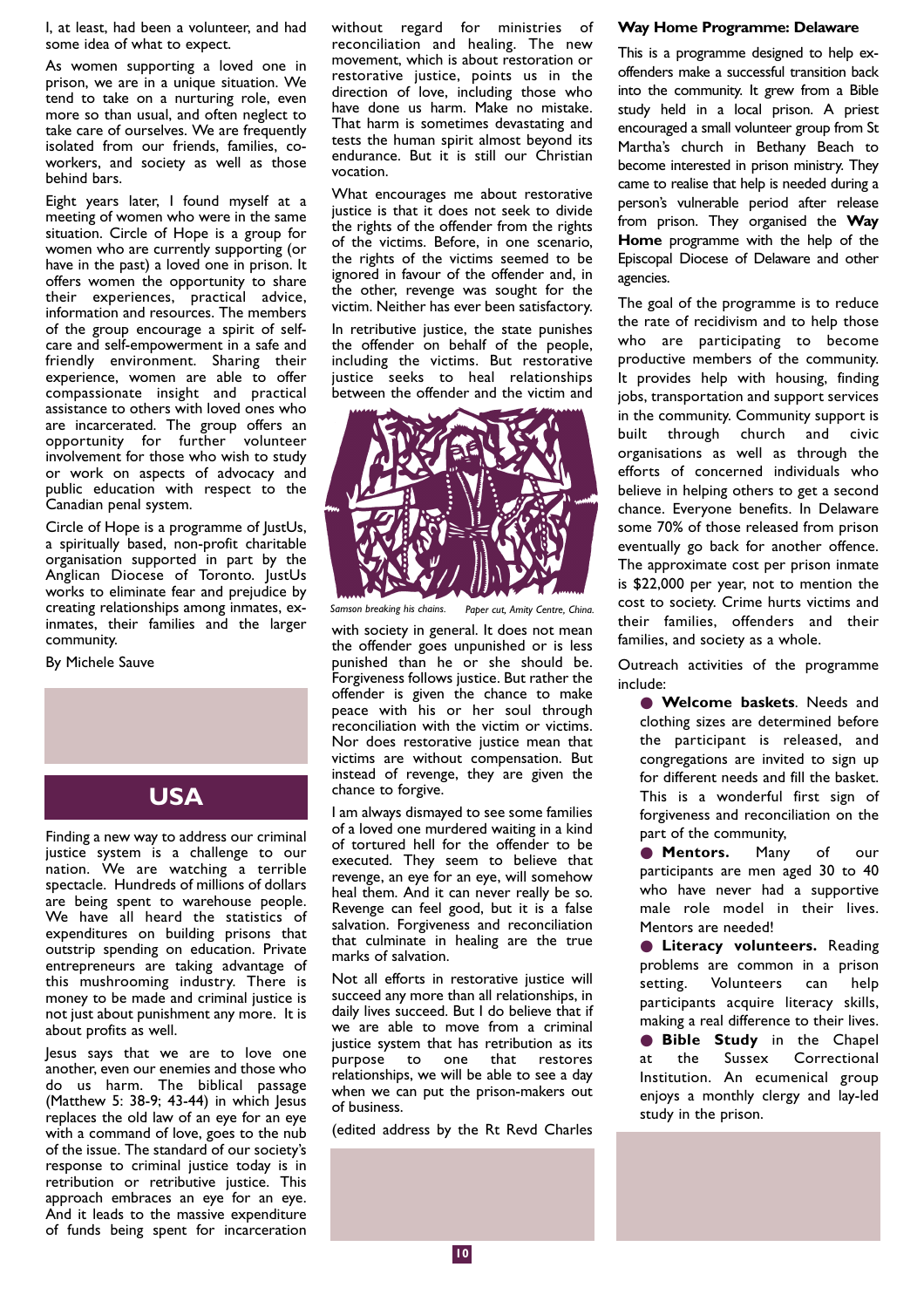## **UNITED KINGDOM**

#### **Mothers Union, Wales: Children's Play Area**

In 1990, the Governor of Swansea Prison agreed to the chaplain's request for a playroom within the visiting room. The prisoners painted a partitioned-off area, equipment was donated and a beautifully decorated haven was set up for the children. Over 100 volunteers were recruited, mainly through the Mothers' Union.

When a new prison wing was recently built, a purpose-built visiting room was included on the ground floor. We now have a good-sized area, with a low wall round it and an open entrance. The area has to be visible to the prisoners and visitors, as the parents remain responsible for their children. We are there to care for the children if the parents wish to use the play area. In doing this we are trying to follow Jesus' commands in Matthew 25: 35-40. As Mothers' Union members we are also trying to uphold our objectives which seek to protect children and to help those whose family life has fallen into adversity.

What greater trauma is there than the breaking-up of family life by an errant partner? It affects them all. The children suffer – perhaps taunted at school. They miss their Dad and find themselves in a one-parent family. The mother has her problems: grief at the loss of a partner, having to cope alone, perhaps feeling guilty and ashamed; probably also with financial worries. Maybe she feels anger at her partner and sometimes this can be transferred to the children. It is hard for them all, so when visiting time comes around there is a lot to discuss and, with the children safely playing in the play area, the parents can have proper time together.

The children are beautiful. The ages range from babies to teenagers. We try to give them individual attention, listening to them and being completely non-judgmental. This is important. Most of the children are quite happy to come to us. We hope that they find some love and caring in the play area. Some of them have not a lot going for them. We see the difference between the children: some are quiet and withdrawn, some are noisy, some are bossy, but all loveable. There is the eight-year-old lad, who on learning that I did not have a video said "Would you like one? Dad has lots in his attic"; or the little boy who loves his Dad so much he wants to follow in his footsteps and be a "robber" when he grows up.

We are greatly encouraged by the Governor, his staff and the prison chaplain; their response to us is excellent. The project is running well, and with God's help, I hope it will run for many years to come.



*Writing home Photo: Mike Grieve.*

#### **Women in prison**

In July 1999 the Catholic Agency for Social Concern (CASC) launched its Jubilee report on Women in Prison at an ecumenical conference in London. The report had grown out of two concerns; firstly, to explore ways in which the Jubilee message, which talks of *'the opening of the prison to those who are bound'*, could be given substance in today's world. Secondly, to address growing unease in the Catholic community about the recent steep rise in the numbers of women in prison – 3,066 by December 1998 – and the negative consequences for the women's children.

Most women in prison are serving sentences for non-violent offences, and present little security risk; many have considerable personal problems, such as unemployment, addictions, abusive backgrounds and debt, which have contributed to their involvement with crime. It has been estimated that nearly two-thirds of women in prison are mothers, with the majority having at least one child aged under 16. Women prisoners are usually the primary carers of their children, and imprisonment therefore has a greater impact on their families. The female prison population is, by comparison with the male, relatively small but growing and so women's prisons are more geographically dispersed.

In recent years, politicians and the judiciary have come under pressure to be "tough on crime" and this has been reflected in a growing use of custodial sentences. However, research evidence suggests prison doesn't work: the most successful forms of community sentences can reduce re-offending more effectively than prison, whilst maintaining the family and community ties of offenders. Whilst imprisonment will always be needed for the most dangerous or persistent offenders, there is scope for greater use of noncustodial sentences in particular for women and young offenders.

What is the role of Christians in this situation? The report argues that criminal justice is an important and sometimes

neglected area of concern for Christians and for all men and women of good will. Christians can play an important role in supporting women and their families both during prison sentences and after release. There is also important preventive work to be done combating the poverty, social exclusion and racism which so often contribute to crime. And, as part of our Jubilee message, we have a particular responsibility to seek reconciliation between the offender, the victim and society. The report makes 12 recommendations to address this situation, which are now being followed up by an



#### **YMCA**

Set up in 1844 to help young apprentices alone in London, today the YMCA (Young Men's Christian Association) is the biggest youth and community organisation in Britain and one of the world's largest Christian charities. As part of an International Movement with 30 million members and volunteers worldwide, we also work closely with YMCAs overseas.

In 1994, the YMCA was invited to provide a programme of activities with the<br>Lancaster Farms Young Offenders Lancaster Farms Young Institution to complement what was already offered by prison staff. This resulted in a programme, piloted in the North of England, and now being established throughout the country.

Many YMCAs have been involved in work with young offenders for many years. The distinction is that **Partnerships in Prisons** intervenes "on the inside" at any time during the detention of a young person in order to build relationships that lead to the availability of continued support upon release. Young people are often not imprisoned near to the place in which they live. They can be moved around for a variety of reasons and most Young Offenders Institutions have large catchment areas. The work that has been established